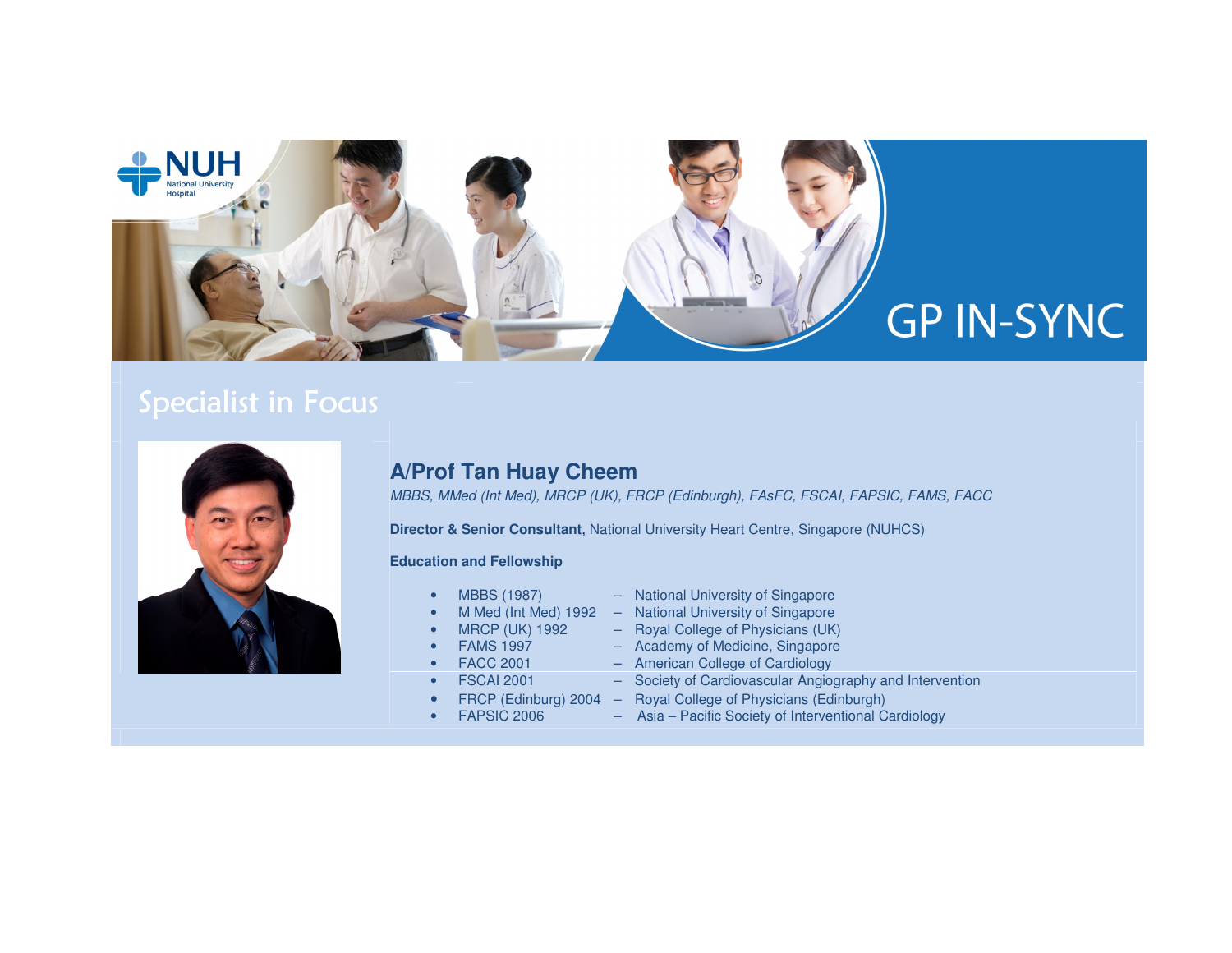A/Prof Tan received his Cardiology training in Singapore and went on to do his interventional cardiology fellowship at Duke University Medical Centre, North Carolina, USA in 1995; vascular ultrasonography fellowship at St A/Prof Tan received his Cardiology training in Singapore and went on to do his interventional cardiology fellowship at Duke University Medical Centre, North Carolina, USA in 1995; vascular ultrasonography fellowship at St Vincent's Hospital, Sydney, Australia in 2002; and carotid stenting at Taiwan National University Hospital in 2008.

He is presently the Director, National University Heart Centre, Singapore (NUHCS); and Senior Consultant Cardiologist at the Department of Cardiology. A/Prof Tan is also the current President of Asia-Pacific Society of Interventional Cardiology (APSIC), Board of Trustee of Society of Cardiovascular Angiography & Intervention (SCAI); Board of Trustee and Past President of the Singapore Cardiac Society; Honorary Secretary and Chairman of Cardiac Rehabilitation and Heart Wellness Centre of the Singapore Heart Foundation.

A/Prof Tan's special interest is in **performing complex percutaneous coronary intervention procedures**. He is regularly invited to perform procedures overseas and is a faculty member in major international meetings. He is a Visiting Professor to 6 academic medical centres in China.

He is also an active clinical trialist who is involved in several multicenter international clinical trials evaluating new devices or drugs. He has personally initiated and led some of these international studies. A/Prof Tan runs a highly successful overseas interventional cardiology fellowship programme which has attracted trainees from many countries in Asia, Australia and Europe to learn from him.

# Happenings @ NUH

### **A first-rate medical support system**

Prof Asit K Biswas, a Distinguished Visiting Professor at Lee Kuan Yew School of Public Policy gave a glowing account of his doctor, Prof Michael Caleb, and his team of nurses and staff at NUH, for his heart bypass surgery.

The 70-year-old Professor said Prof Caleb was professional, humble, courteous and confident, and took the time to answer his questions. Prof Caleb even checked in on Asit's condition post-surgery by phone, even though the doctor was on holiday. The team of nurses came from different Asian countries and was invariably well-trained, caring and concerned. Some even dropped by during their break or after their shift to visit him and cheer him up.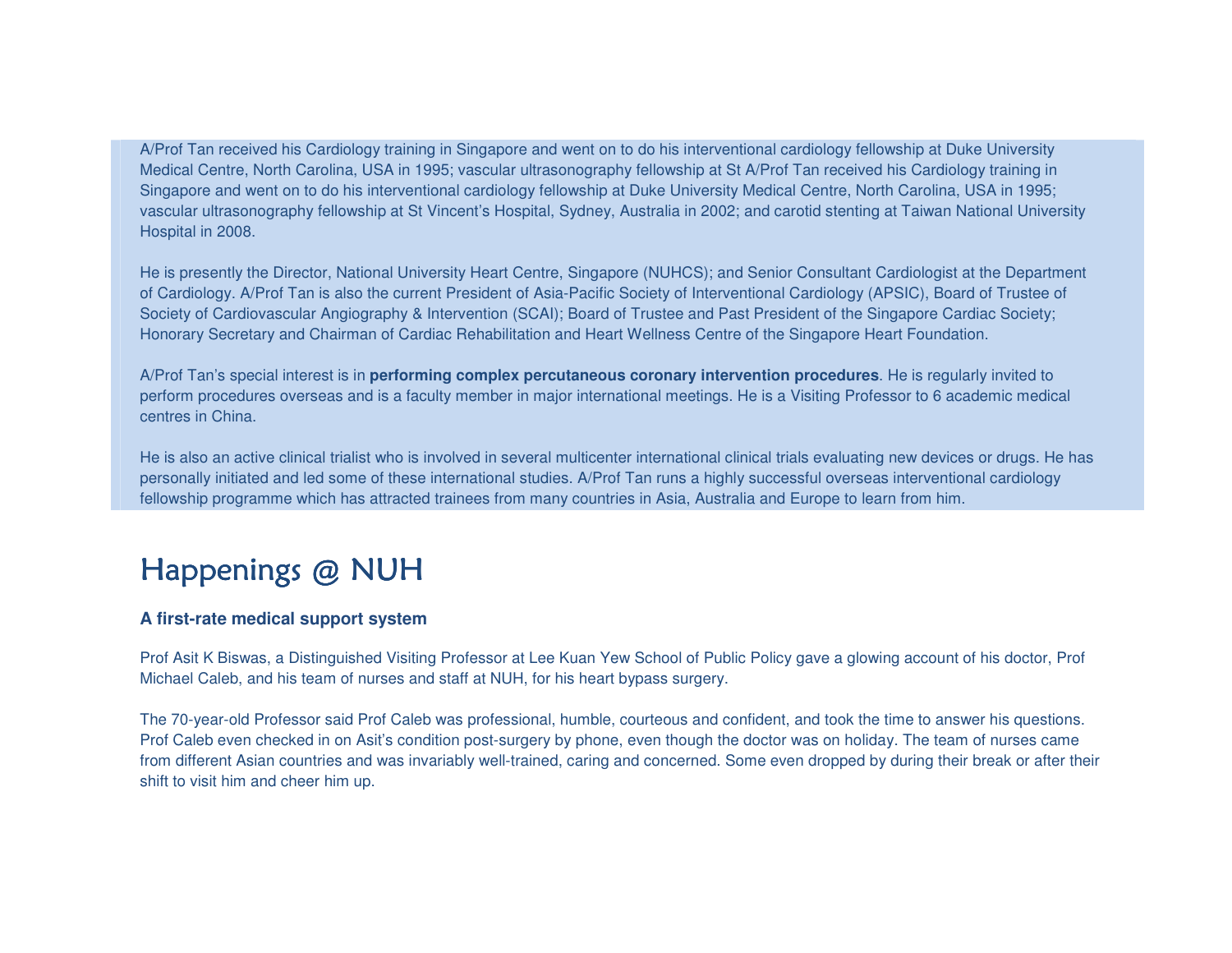Prof Asit remarked NUH's facilities were state-of-the-art, more updated than those in Europe, Canada and Japan. He felt that Singapore has many public policy issues in the area of health to confront in the future, such as how medical services will be paid by patients, especially in terms of equity considerations. What it does not have to worry about, however, is its first-rate medical support system.

Click **here** to read more about it.

## Upcoming GP CME Events

Every year, as part of NUH's commitment to provide Continuing Medical Education (CME) for the private practitioners' community in Singapore, we organise a series of GP symposiums which ar held regularly. During these CMEs, our specialists will present different topics in various areas of specialities and provide clinical updates useful for your care of patients.

Following are the GP CME events we have **April 2014**

| <b>Date</b> | <b>GP CME Topic</b>           |
|-------------|-------------------------------|
| $12$ Apr    | <b>Urology Updates for GP</b> |
| 26 Apr      | <b>Updates in Lung Cancer</b> |

Please note that all CME events will be held at the **Seminar room T01-01** unless otherwise stated:

#### **NUHS Tower Block, Level 1 1E Kent Ridge Road, Singapore 119228**

**Please CALL us @ 6772 5695 / 5079 for registration & enquiries**

The GP Liaison Centre aims to facilitate rapport and collaboration between primary care physicians and NUH.

If you have any questions & feedback with regards to our hospital and our services, please feel free to contact :

## $Context$